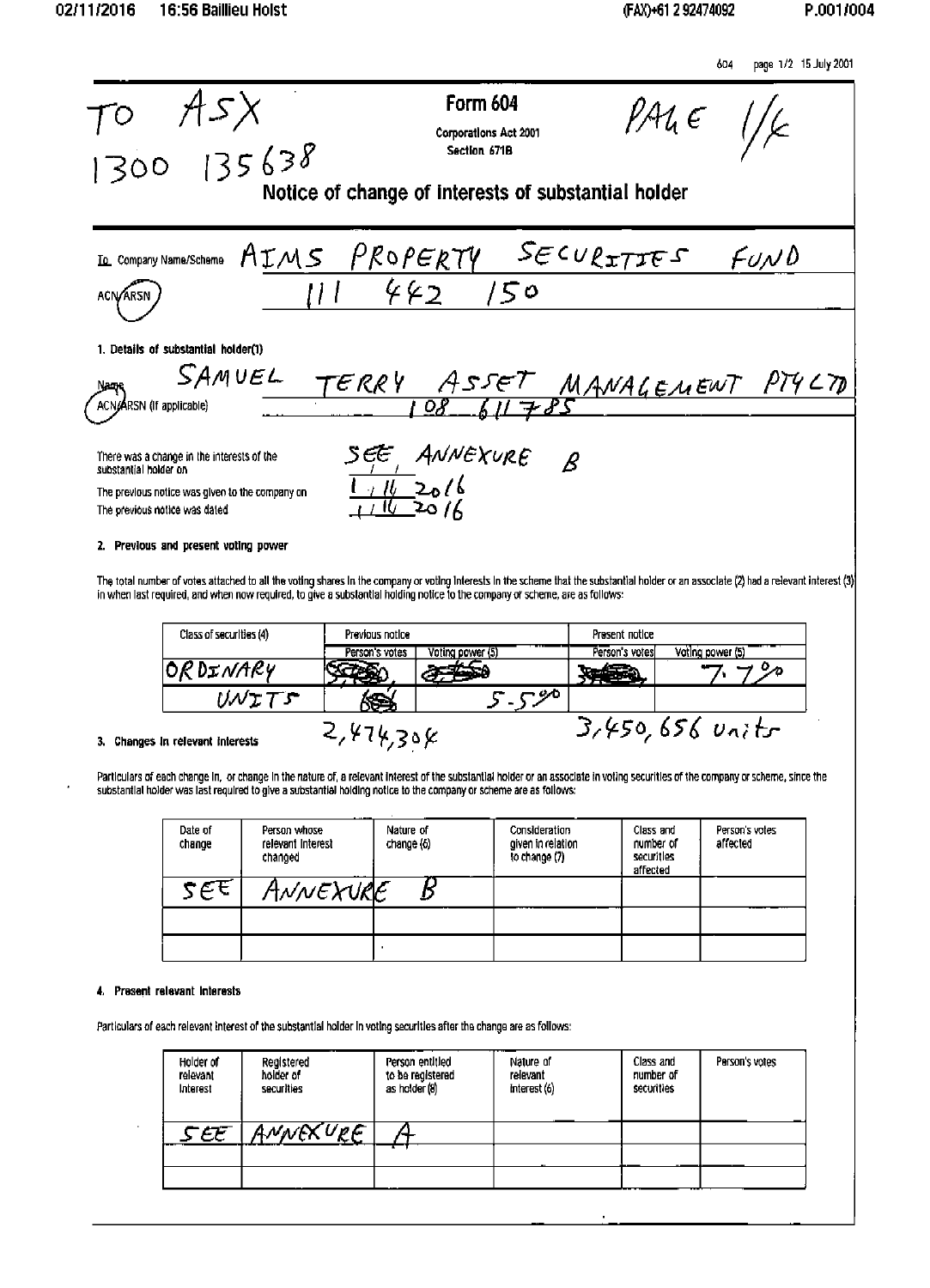page 2/2 15 July 2001 604

## 5. Changes In association

The persons who have become associates (2) of, ceased to be associates of, or have changed the nature of their association (9) with, the substantial holder in relation to voting interests in the company or scheme are as follows:

| ----<br>Name and ACN/ARSN (if applicable) | $\cdot$ $ -$<br>Nature of association |  |
|-------------------------------------------|---------------------------------------|--|
|                                           |                                       |  |
|                                           |                                       |  |

## 6. Addresses

The addresses of persons named in this form are as follows:

| ---<br>Name | Andraec   | .<br>---- |
|-------------|-----------|-----------|
| . .         | $\subset$ |           |
|             | .         | $\sim$    |

### Signature

|           | print name $F_{R}E_{P}$ | WOOLLARD capacity DIRECTOR |                     |
|-----------|-------------------------|----------------------------|---------------------|
| sign here |                         | F.R. Wrothour              | date 2 //( / $20/6$ |

#### **DIRECTIONS**

- If there are a number of substantial holders with similar or related relevant interests (eg. a corporation and its related corporations, or the manager and trustee of an  $(1)$ equity trust), the names could be included in an annexure to the form. If the relevant interests of a group of parsons are essentially similar, they may be referred to<br>throughout the form as a specifically named group if t form.
- $\omega$ See the definition of "associate" In section 9 of the Corporations Act 2001.
- $(3)$ See the definition of "relevant Interest" in sections 608 and 671B(7) of the Corporations Act 2001.
- $(4)$ The voting shares of a company constitute one class unless divided into separate classes.
- $\boldsymbol{\Theta}$ The person's votes divided by the total votes in the body corporate or schame multiplied by 100.
- $\omega$ Include details of:
	- any relevant agreement or other circumstances because of which the change in relevant interest occurred. If subsection 671B(4) applies, a copy of any (a) document setting oul the terms of any relevant agreement, and a statement by the person giving full and accurate details of any contract, scheme or arrangement, must accompany this form, together with a written statement c
	- any qualification of the power of a person to exercise, control the exercise of, or influence the exercise of, the voting powers or disposal of the securities to which the relevant interest relates (indicating clearly the  $<sup>(n)</sup>$ </sup>

See the definition of "relevant agreement" in section 9 of the Corporations Act 2001.

- $\sigma$ Details of the consideration must include any and all benefits, money and other, that any person from whom a relevant interest was acquired has, or may, becom a entitled to receive in relation to that acquisition. Details must be included even if the benefit is conditional on the happening or not of a contingency. Details must be included of any benefit paid on behalf of the substantial holder or its associate in relation to the acquisitions, even if they are not paid directly to the person from whom the relevant interest was acquired.
- $(3)$ If the substantial holder is unable to determine the identity of the person (eg. if the relevant Interest arisas because of an option) write "unknown".
- $\langle 9 \rangle$ Give details, if appropriate, of the present association and any change in that association since the last substantial holding notice.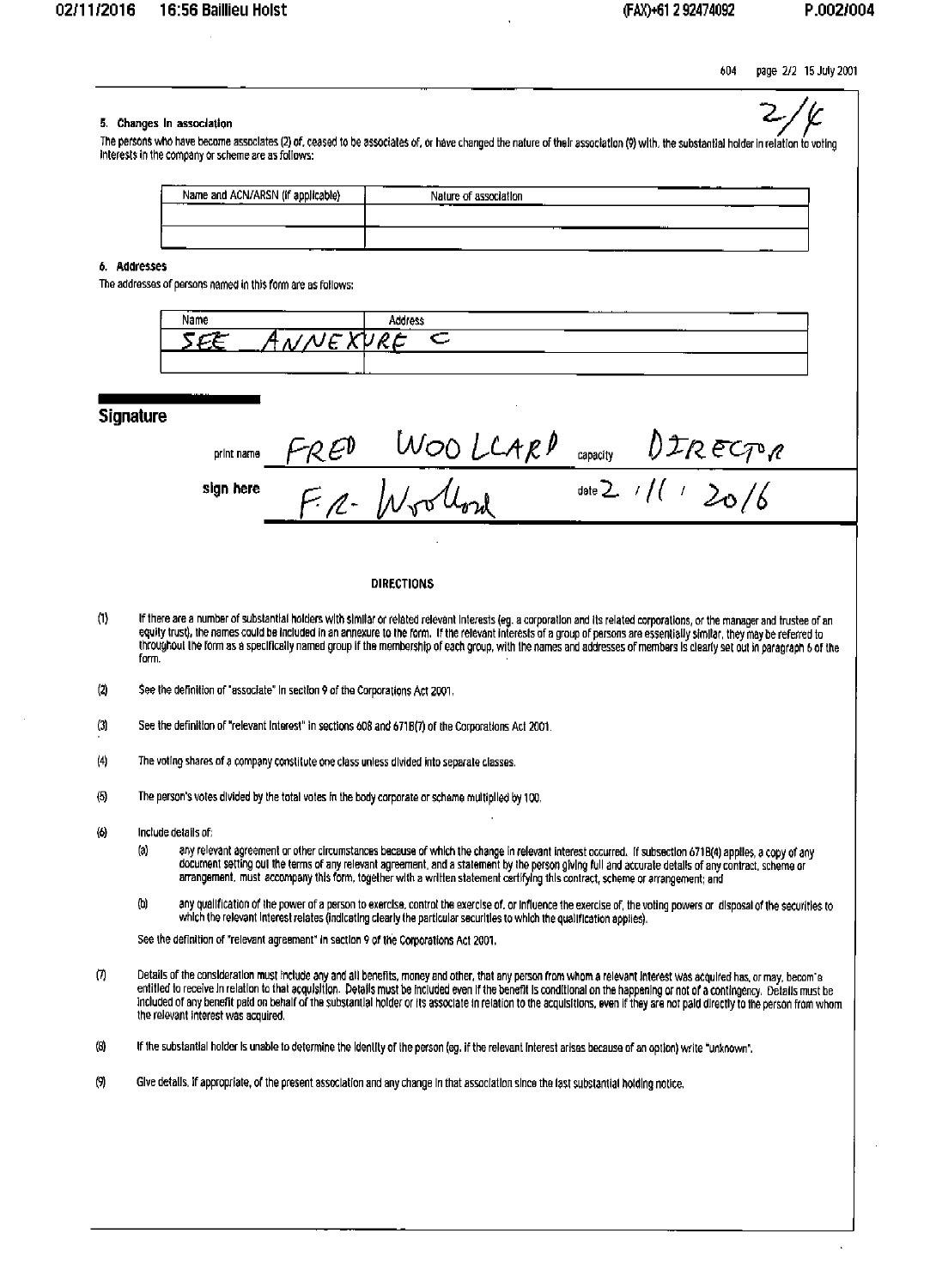$\bar{A}$ 

 $3/k$ 

# SAMUEL TERRY ASSET MANAGEMENT PTY LTD (A.C.N 108 611 785) **ANNEXURES TO FORM 604** AIMS PROPERTY SECURITIES FUND (ARSN 111 442 150)

| <b>ANNEXURE A:</b>                                                                                           |                                                                                                                        |                                                                                                                                                                                                                                     |                             |
|--------------------------------------------------------------------------------------------------------------|------------------------------------------------------------------------------------------------------------------------|-------------------------------------------------------------------------------------------------------------------------------------------------------------------------------------------------------------------------------------|-----------------------------|
| <b>Holder of Relevant</b><br><b>Interest</b>                                                                 | Person<br><b>Entitled to be</b><br><b>Registered as</b><br><b>Holder</b>                                               | Nature of<br>Relevant<br><b>Interest</b>                                                                                                                                                                                            | Number of<br>shares<br>held |
| Samuel Terry Asset<br><b>Management Pty Ltd</b><br>("STAM")<br>(A.C.N 108 611 785)<br>www.samuelterry.com.au | JP Morgan<br><b>Nominees</b><br>Australia Ltd as<br>custodian of the<br><b>Samuel Terry</b><br>Absolute<br>Return Fund | STAM has the<br>power to<br>control the<br>exercise of the<br>right to vote the<br>shares, and the<br>power to<br>exercise control<br>over the<br>disposal of the<br>shares as<br>Trustee of the<br><b>Samuel Terry</b><br>Absolute | 3, 430,<br>  656            |
| Fred Woollard and<br>Therese Cochrane as<br>trustees of the Woollard<br>Superannuation Fund                  | <b>Fred Woollard</b><br>and Therese<br>Cochrane as<br>trustees of the<br>Woollard<br>Superannuation<br>Fund            | Return Fund<br>Shares owned<br>on behalf of the<br>Superannuation<br>Fund. Fred<br>Woollard is a<br>director of<br>STAM.                                                                                                            | 20,000                      |
|                                                                                                              |                                                                                                                        |                                                                                                                                                                                                                                     |                             |
|                                                                                                              |                                                                                                                        |                                                                                                                                                                                                                                     |                             |

 $\alpha$